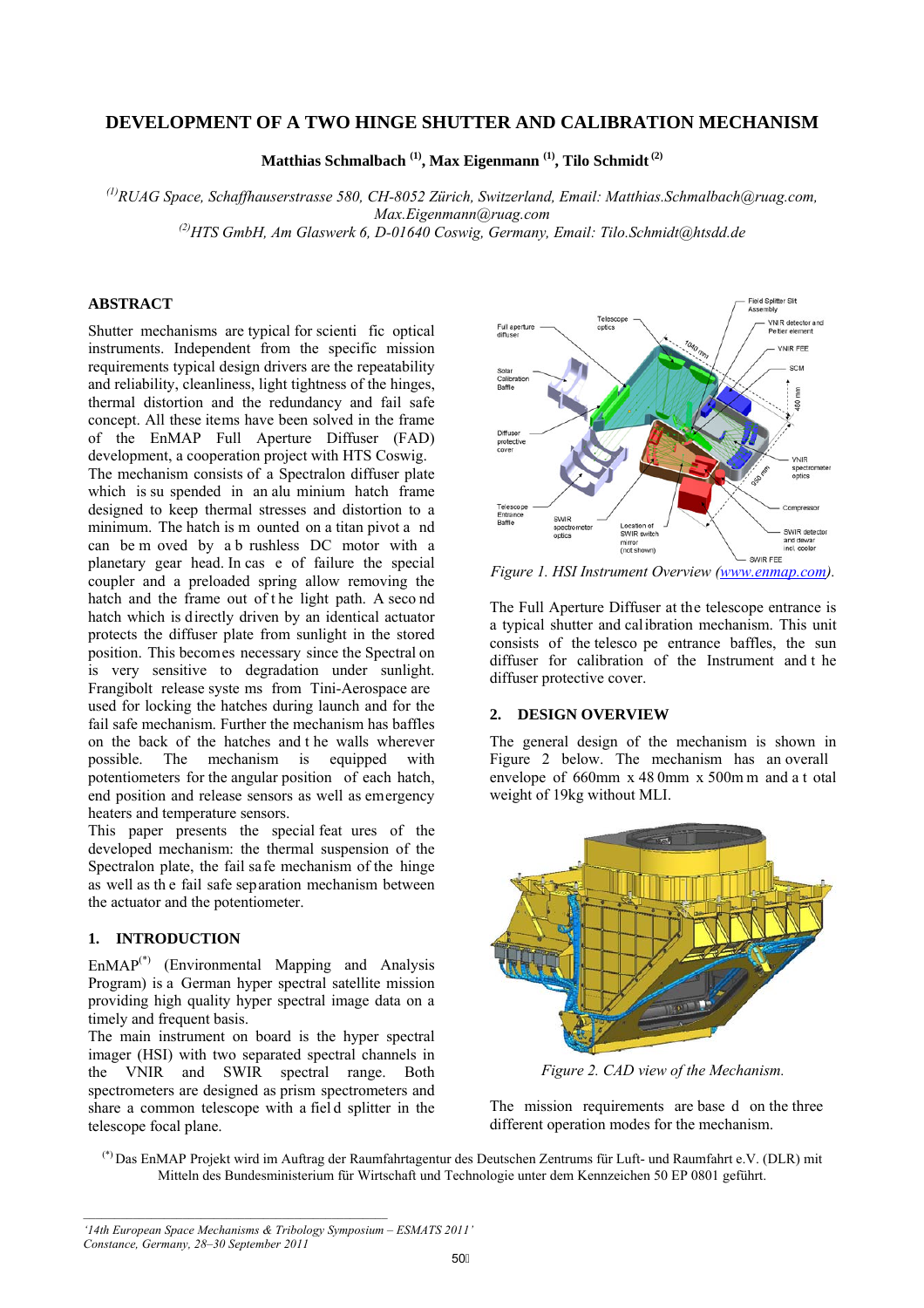- 1. Launch mode, when the diffuser hatch and diffuser protection hatch close and seal all optical light paths to the telescope and provide protection against contamination.
- 2. Earth observation mode, when light from the Earth can enter the telescope and the diffuser panel is stored.
- 3. Sun calibration mode, when the Earth light path is closed and the light path for sun calibration is open.

During operation in s pace, the FAD mechanism controls two different light paths at the entrance of the telescope exposed to the direct space e nvironment. Both light paths have to be separated (light tightness). In addition an o ptical element (optical diffuser) needs to be placed in the optical path in sun calibration mode very accurately. For this reason the sun calibration light path heading must be in alignment with the system level optics. This is ach ieved by alignment of the Spectralon plate during assembly and i ntegration at RUAG Space within  $\pm$  5 arcmin (0.08deg) angular cone and a repeatability of  $\leq \pm 1$  arcm in (0.017deg). Further alignment during S/C integration is given with the specially designed I/F.



*Figure 3. Cutaway view of the mechanism (Sun calibration mode)* 



*Figure 4. Cutaway view of the mechanism (Earth observation mode)* 

The Spectralon diffuser plate is loca ted in a n aluminium hatch f rame. This hatch is mounted on a titanium pivot and can be moved by a brushless DC motor with a planetary gear head.

In case of failure the special coupler and a preloaded spring allow removing the hatch and the frame out of the light path. A second hatch which is directly driven by an identical actuator protects the diffuser plate from sunlight in the stored position. This is required in order to protect the Spectralon material from the degradation effects of sunlight.



*Figure 5. CAD view of the sun diffuser hatch (SDH)* 

Frangibolt release systems from Tini Aeros pace are used for locking the hatches during launch and for the fail safe mechanism. Further the mechanism has baffles on the back of the hatches and t he walls wherever possible. An inner baffle defines the interface to the instrument telescope system. The mechanism is equipped with potentiometers for the angular position of each hatch, end position and release sensors as well as emergency heaters and temperature sensors.

### **3. KEY REQUIREMENTS**

Independent from the specific mission requirements typical design drivers for Shutter mechanisms in scientific optical instruments are th e repeatability and reliability, light tightness of the hinges, thermal distortion and the redundancy and fail safe concept.

### **3.1. Repeatability and Reliability**

Exact position of th e Spectralon plate in closed position is of critical importance for the instruments measurement results. After e ach open and close cycle, this position has to be reached within a tolerance of  $\leq \pm$ 1 arcmin (0.017deg). This has been ensured by implementing an advanced tolerance, tolerance control and adjustment concept. In addition to the tolerance concept, an adjustable sensor system has been developed, detecting the end stop of the hatches in closed and open position with precise micro switches (repeatability  $\leq \pm 0.001$  mm) as well as the intermediate positions of the hatches with potentiometers.

### **3.2. Light Tightness of the Hinges**

Labyrinth seals are used for the light tightness of the mechanism in the operat ion and the calibration configuration.

For the operation configuration it is important that no stray light enters the telescope baffle from the sun port. In this configuration the SDH is open and the DPH is closed to protect the Spect ralon plate. The DPH is designed with a single fin labyrinth and the SDH with a double fin labyrinth on the top and bottom side. A sketch of the SDH labyrinth is shown in Fig. 6. The red line is a possible worst case light beam. As can be seen it has to be reflected several times to pass through the labyrinth.

(\*) Das EnMAP Projekt wird im Auftrag der Raumfahrtagentur des Deutschen Zentrums für Luft- und Raumfahrt e.V. (DLR) mit Mitteln des Bundesministerium für Wirtschaft und Technologie unter dem Kennzeichen 50 EP 0801 geführt.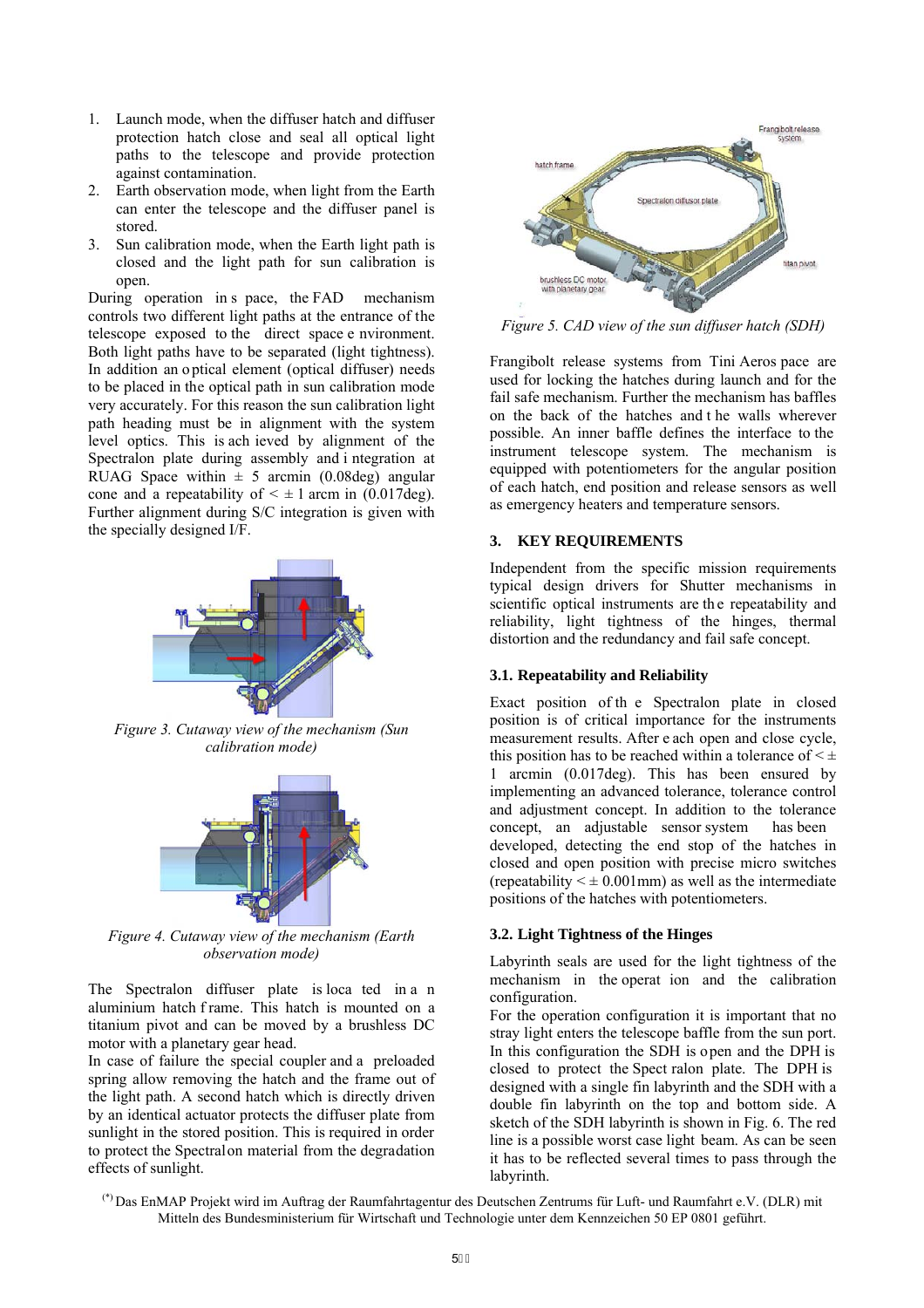For the DPH the light flux reduction is lower b ecause of the single fin labyrinth. This reduction represents the protection of the SDH S pectralon plate and i s in addition to the SDH seal tightness used for the operation configuration.



*Figure 6.Typical Labyrinth System* 

### **3.3. Redundancy and Fail Safe Concept**

The most critical part in th e mechanism is the SDH. A malfunctioning of the SDH hatch in its closed position would lead to a to tal loss of the instrument and therefore the mission goals.

Apart from structural elem ents all co mponents of t he SDH are im plemented in a redu ndant version. The actuator has redundant windings and hall sensors. The mechanism uses re dundant slide bearings for th e hatches. These can withstand high mechanical loads and work without liquid lubrication which makes them more reliable than ball bearings.

The launch lock m echanism of the SDH is mechanically redundant and also built with redun dant heaters. All sensors are also fully redundant.

Further a fail safe m echanism (FSM) is im plemented which can overcome the nominal SDH operations under all configurations and positions. The FSM spring moves the hatch and the guiding arm of the SDH into stored conditions.

If the FSM is used or the DPH is breaking down the calibration option gets lost, but the telescope is still functional.

### **4. DETAILED DESIGN SOLUTIONS**

In the fram e of the mechanism development process, several detailed design solutions have been created and analysed. Some of them , most likely to be useful for other mechanisms, will be explained in the following chapters.

#### **4.1. Thermal Suspension of the Spectralon Plate**

The Spectralon plate is the most sensitive part of the mechanism. As it is u sed for calibration purposes it is important that its optical properties remain as constant as possible throughout the mission duration. Several sources which may modify the optical properties have been addressed in the desi gn of the FAD mechanism : Handling jigs for assembly and i ntegration, easy replacement of the Spectralon even after integration on the S/C as well the attachment of the Spectralon to the hatch are the most important design aspects which are considered. Shortly before flight, the proto flight grade Spectralon plate used for acceptance test, will be replaced by a flight model.

The front surface of the Spectralon plate is mounted on a metallic frame with eight standoffs which are tightened to the Spectralon main frame (see Fig. 5).

Sufficient large clearance s between the fram e, the Spectralon plate and the fixation standoffs can compensate different thermal expansions. The standoff design allows a defined torque for the fixation on the frame in order not to over compress and damage the Spectralon. On the bottom side an o-ring gasket is used to compensate thickness tolerances of t he Spectralon and ensure a clamping force which does not vary significantly (see Fi g. 7). In addition the clamping force is independent from the fi xation torque of the corresponding bolts.



*Figure 7. Sectional view of Spectralon plate fixation* 

The described fixation points with the o-rings only press the Spec tralon plate against the frame. They do not fix it in the plane of the SDH. This is realised by guiding slots in t he Spectralon plate with corresponding brackets in the frame (see Fig. 8). The reason for this type of suspension is the sensitivity of the Spectralon which may buckle due to thermal loads and hence change the optical properties.



*Figure 8. Spectralon Mounting Plate.* 

For stiffness reasons the Spectralon is ad ditionally fixed in the centre re gion via slot thread parts to the SDH. All fixation elements are aligned such that their working lines meet in one point. This allows the Spectralon plate to expand star-like (see Fig. 8) in all directions avoiding bucking of the Spectralon.

Detailed analysis demonstrated that potential deformations of the Spectralon plate originating from thermal effects and machining tolerances respectively are kept to a minimum with this design.

(\*) Das EnMAP Projekt wird im Auftrag der Raumfahrtagentur des Deutschen Zentrums für Luft- und Raumfahrt e.V. (DLR) mit Mitteln des Bundesministerium für Wirtschaft und Technologie unter dem Kennzeichen 50 EP 0801 geführt.